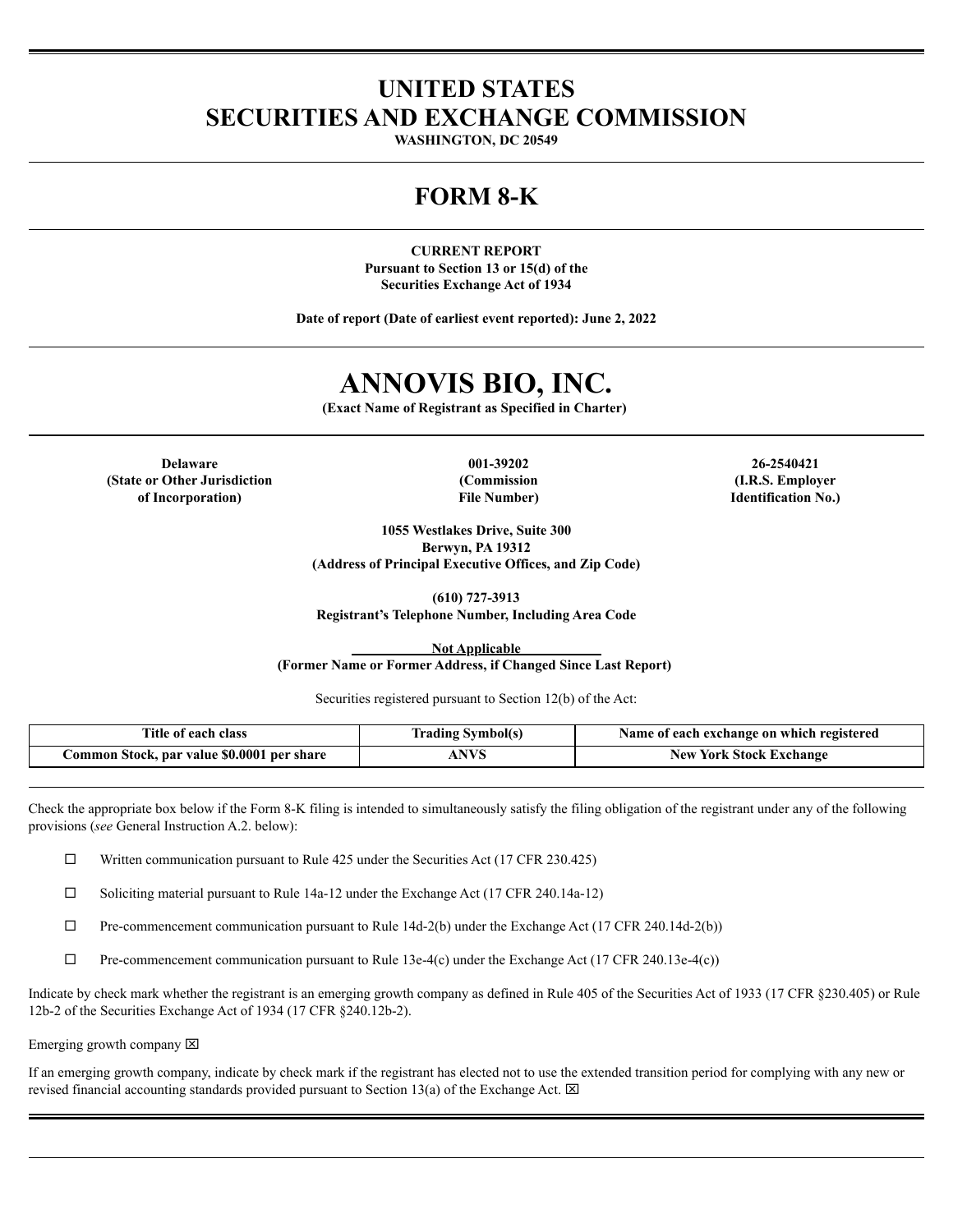#### **Item 5.07 Submission of Matters to a Vote of Security Holders**

On June 2, 2022, Annovis Bio, Inc. (the "Company") held its 2022 Annual Meeting of Stockholders (the "Annual Meeting"). All matters voted upon at the Annual Meeting were approved with the required votes. The matters that were voted upon at the Annual Meeting, and the number of votes cast for or against, as well as the number of abstentions and broker non-votes, as to each such matter are set forth below.

#### **1. Election of Directors**.

The following director nominees were elected to serve as directors of the Company, with the following votes tabulated:

|                   | For       | Withheld | <b>Broker Non-Vote</b> |
|-------------------|-----------|----------|------------------------|
| Michael Hoffman   | 3.294.037 | 152,137  | 2,249,648              |
| Maria Maccecchini | 3.439.842 | 6.332    | 2,249,648              |
| Claudine Bruck    | 3,338,616 | 107.558  | 2,249,648              |
| Reid McCarthy     | 3.414.636 | 31,538   | 2,249,648              |
| Mark White        | 2,572,013 | 874.161  | 2.249.648              |

#### 2. Ratification of the appointment of WithumSmith+Brown, PC as our independent registered public accounting firm for the fiscal year ending **December 31, 2022**.

The appointment of WithumSmith+Brown, PC as our independent registered public accounting firm for the fiscal year ending December 31, 2022 was ratified, with the following votes tabulated:

| For | $-1$ | .                                                                                                                                | Non-Vote<br>- Broker |
|-----|------|----------------------------------------------------------------------------------------------------------------------------------|----------------------|
|     | 0.20 | $- -$<br>$\mathcal{L}(\mathcal{L})$ and $\mathcal{L}(\mathcal{L})$ and $\mathcal{L}(\mathcal{L})$ and $\mathcal{L}(\mathcal{L})$ |                      |